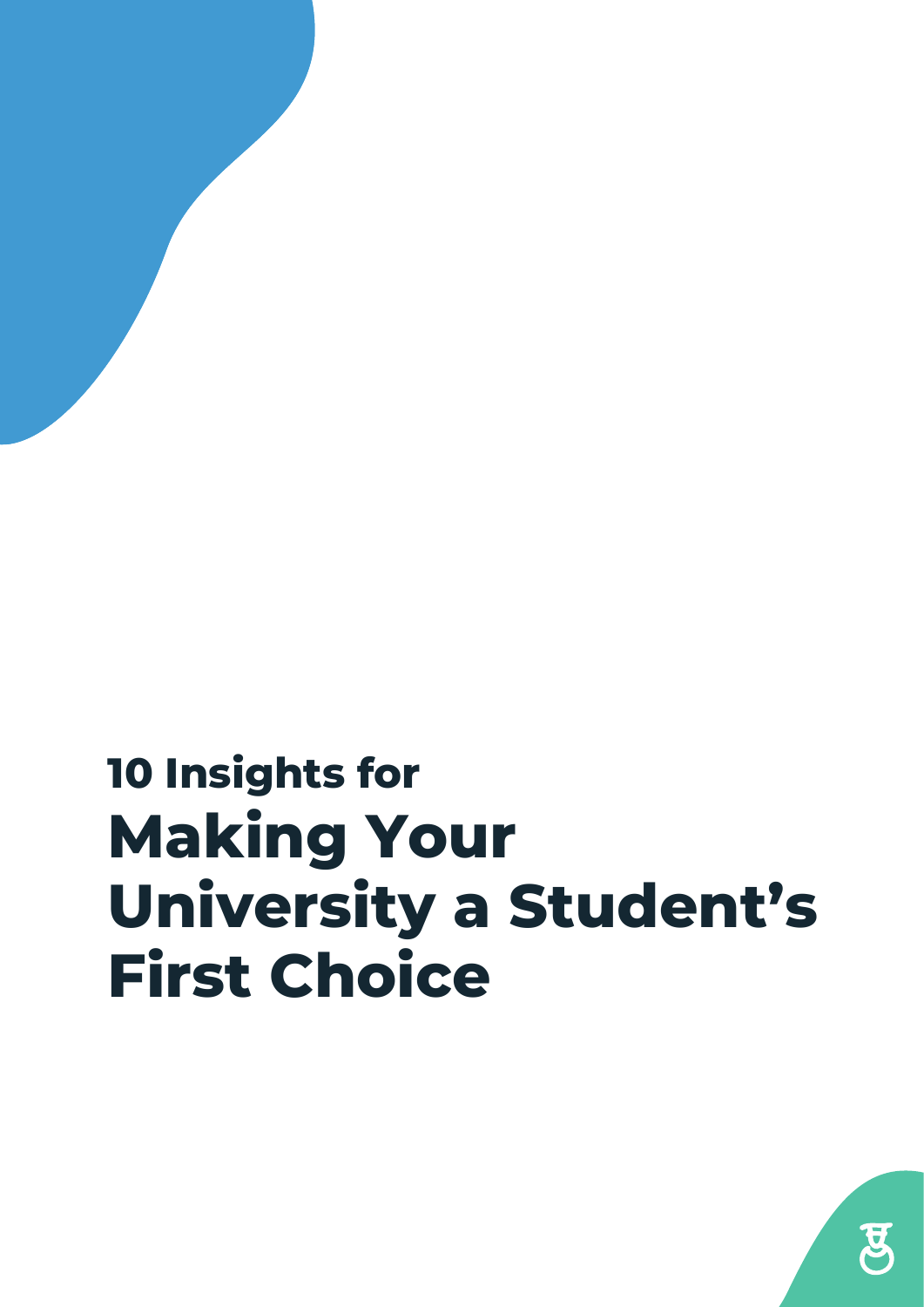#### **About the Author About the Author**

Jackie joined Sprint Education in 2010 after a career in Business Development, where she spearheaded business launches in France, Spain, and South Korea. With extensive experience in directing and advising our clients on their selling to schools strategies, Jackie has built a reputation as the UK's leading-light on sales strategies for Sprint Education.

Just five minutes of her time dedicated to your strategy could be the difference between 10 and 100 sales!

#### **Jackie O'Shea Jackie O'Shea**

Head of Sales

#### Sprint Education 8

- T: 01684 297374
- E: info@sprint-education.co.uk
- W: www.sprint-education.co.uk

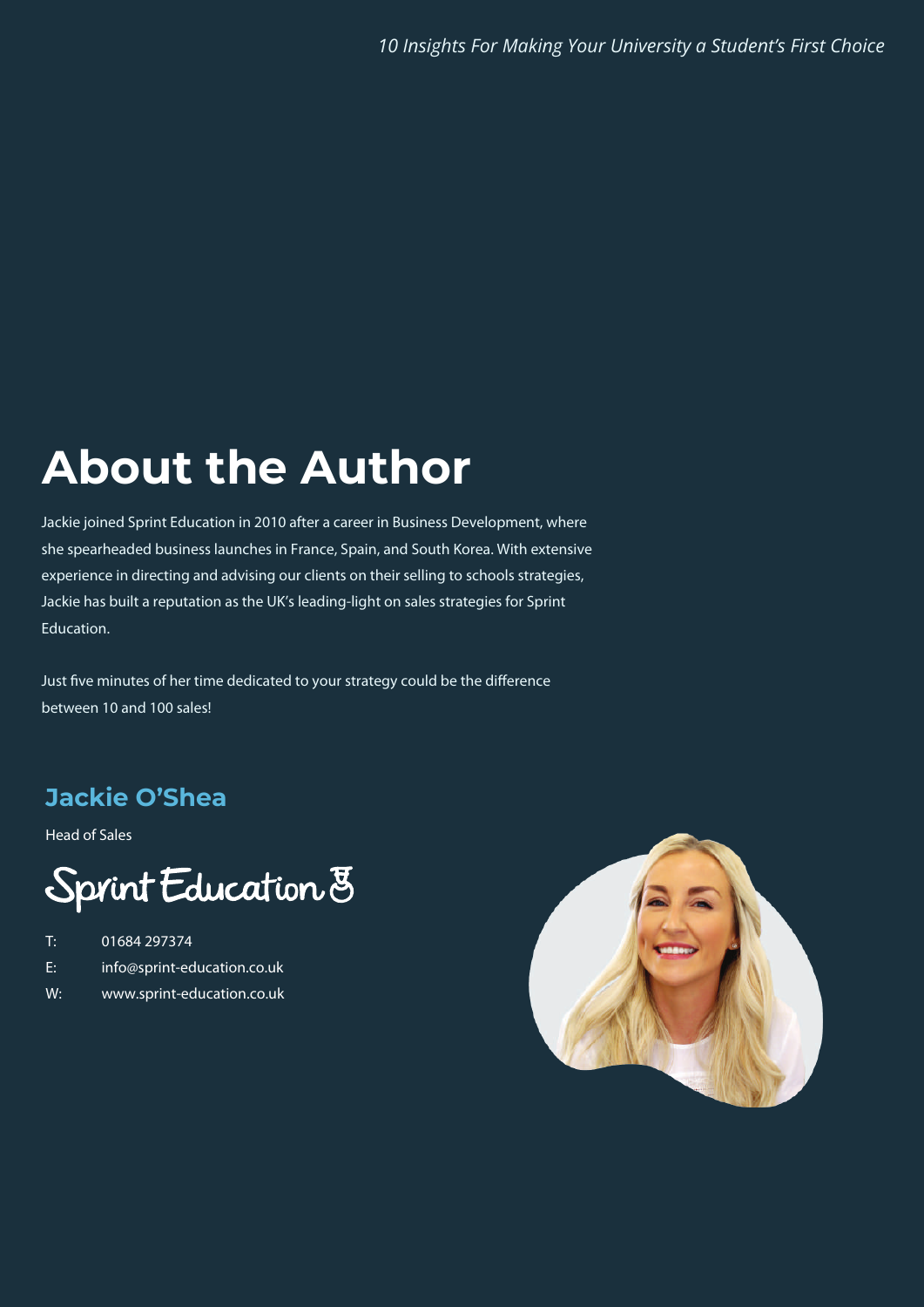# **Did you know…**

That many of the UK's universities and colleges already use Sprint Education to connect with the key decision makers for the Higher Education Transition Phase?

Our email and postal strategies, education data, and marketing software are all focussed on helping you build those crucial relationships with staff and students in the nation's sixth forms. So, whether you're looking to promote clearing places, Open Days, student workshops, or staff CPD; here are 10 insights into how we can help you make your university a student's first choice.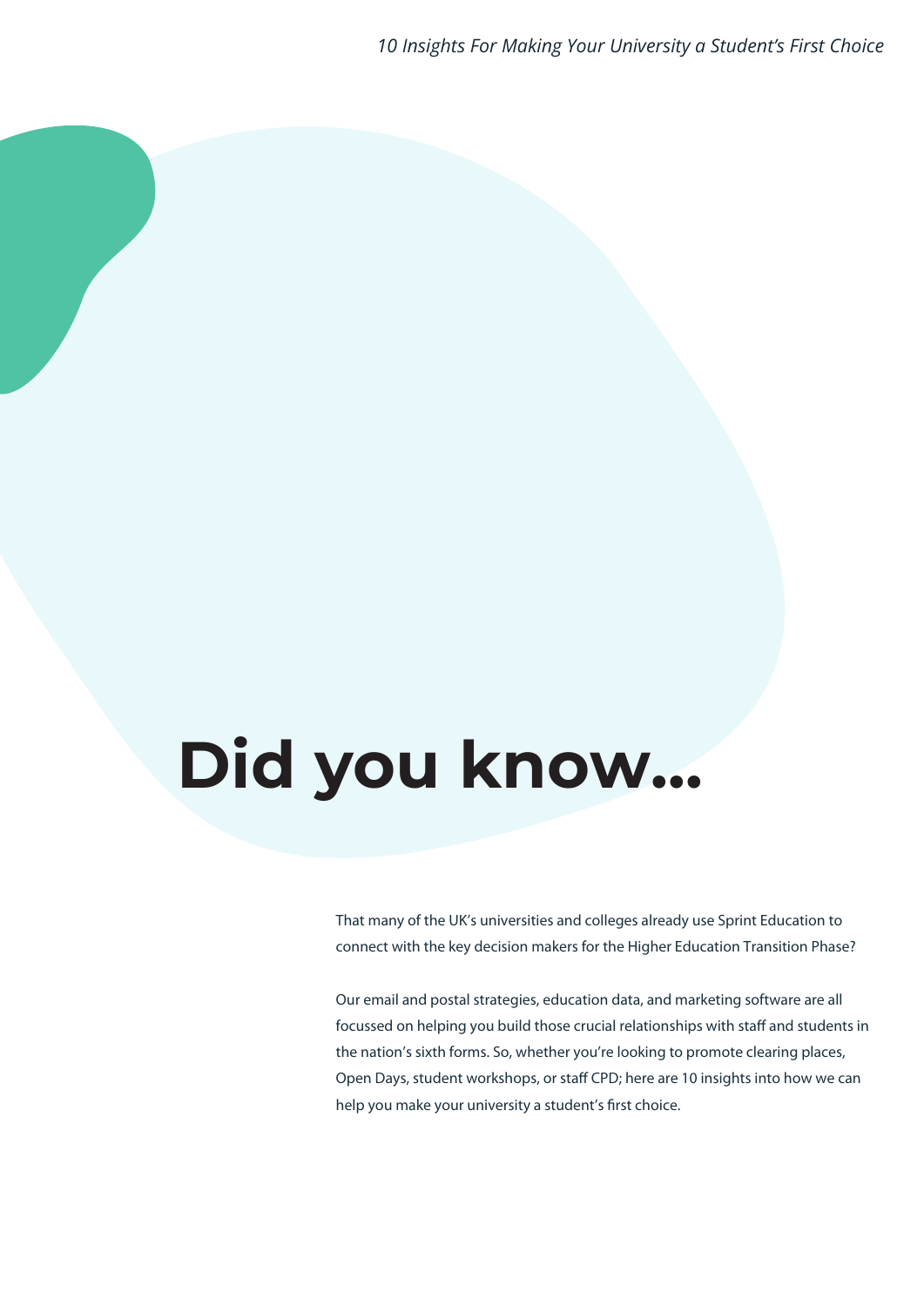.

#### **Insight #1 Quantities of decision-makers**

You lucky devils! When it comes to a target audience, you guys are pretty spoilt for choice. Not only will you want to target the more obvious decision makers like the Head Teachers, Careers Advisors, and Exam Coordinators, but you've also got a whole host of other teacher types that will have an interest in you.

There are over 450,000 teachers within UK educational establishments, of which we have over 400,000 named teachers across 31,000 establishments within our Education Database. The vast majority of these will be involved one way or another with University and HE applications, and we can contact them for you.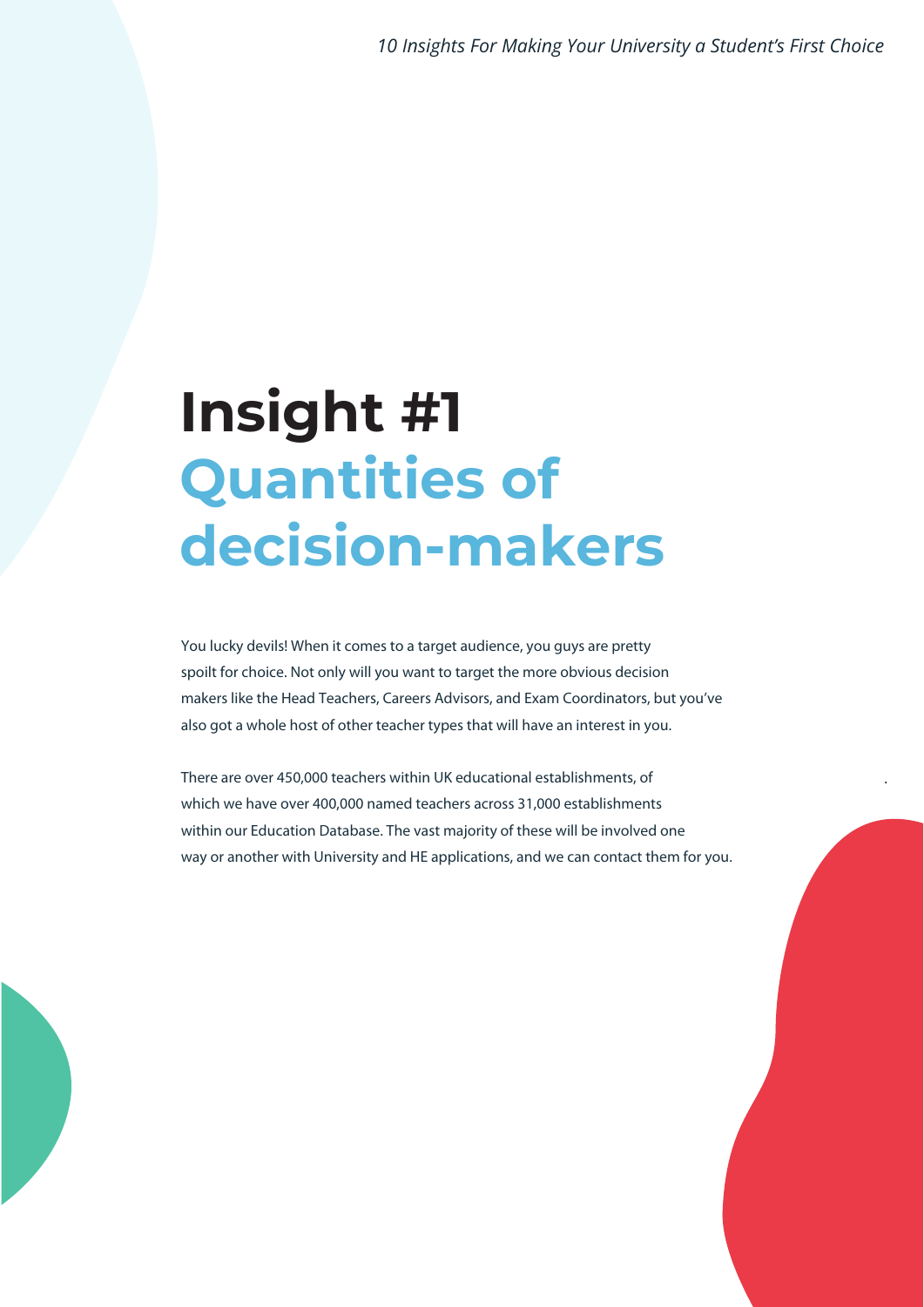### **Insight #2 A direct route to teachers' inboxes**

Not only does our database hold 400,000 named staff/teachers in the UK, but we also invest over £750k every single year in the continual development and management of our technical infrastructure to ensure our clients get the best results possible.

Our technical infrastructure is the most advanced in the sector, and we're the only education agency to own, host, and manage our servers/IPs in-house. This means we're in complete control of our clients' email paths and can ensure a far superior deliverability rate.

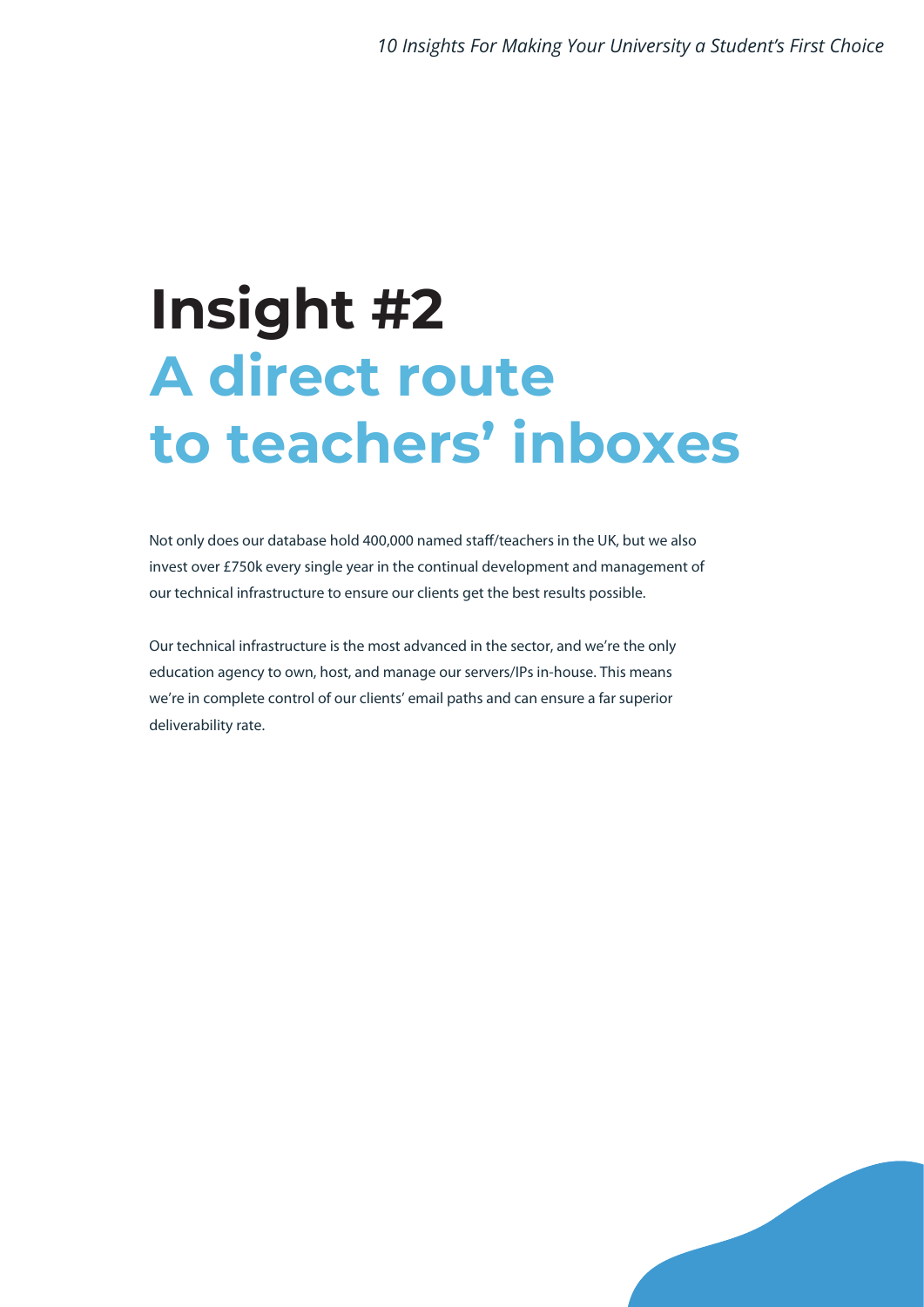## **Insight #3 Open rates are 3x the industry average**

Thanks to our beefed-up emailing systems, we're able to ensure that our clients' open rates are 80% higher than the industry norm. However, the even better news for you lucky devils is that our university clients get the best open rates of all!

In fact, our university clients have an average open rate of 45%, which is nearly 3x the education sector average. Put simply, the teachers in our database love hearing from university education liaison teams!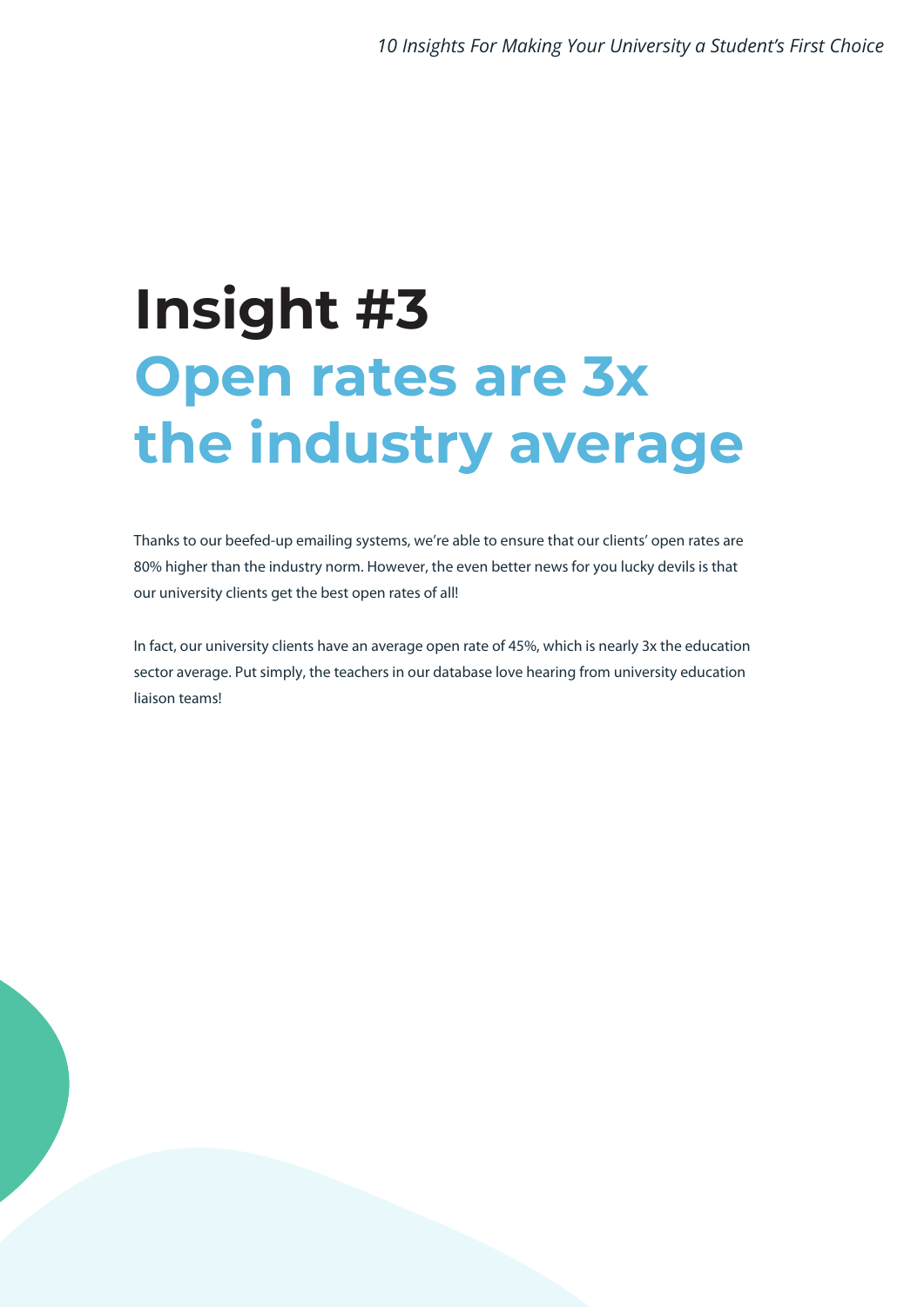#### **Insight #4 Tap into our creative expertise**

I'm sure that, like most of the universities we work with, your university has very strict branding guidelines which dictate the look and tone of your email marketing campaigns. However, that doesn't mean that you can't still tap into our sector knowledge and design expertise.

Our team of in-house experts create designs that generate, on average, 57% more leads for our clients. We design content that will make your business relevant and appealing to schools' needs, and create stunning emails which are carefully coded to be responsive and hit inboxes and importantly, sell more of your product or service to schools.

Our design team will work within your brand guidelines while also ensuring your emails are written, designed, and coded in a way that is going to get you the very best response.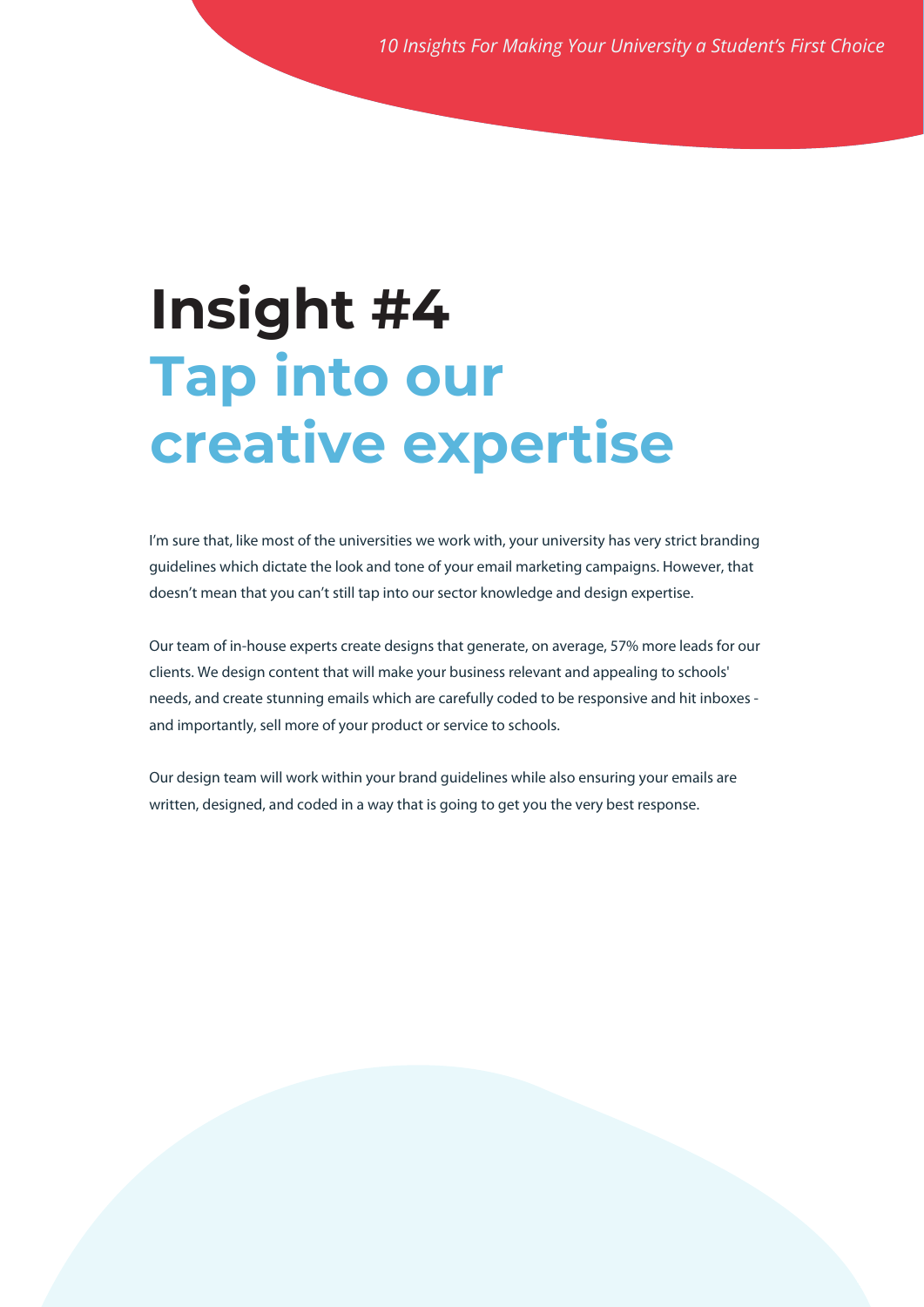.

#### **Insight #5 Grow your in-house database**

When we broadcast an email direct to teachers' inboxes on your behalf, we capture the details of every teacher that clicks on links or downloads images within the email. We can then report the contact data of these interested teachers back to you. We call this a Database of Qualified Leads.

Including this database of leads in your campaign will provide you with red-hot leads to follow up in-house, and also help you to add valuable contact data to your CRM (including the teacher's direct email, name, position, school name, and phone number).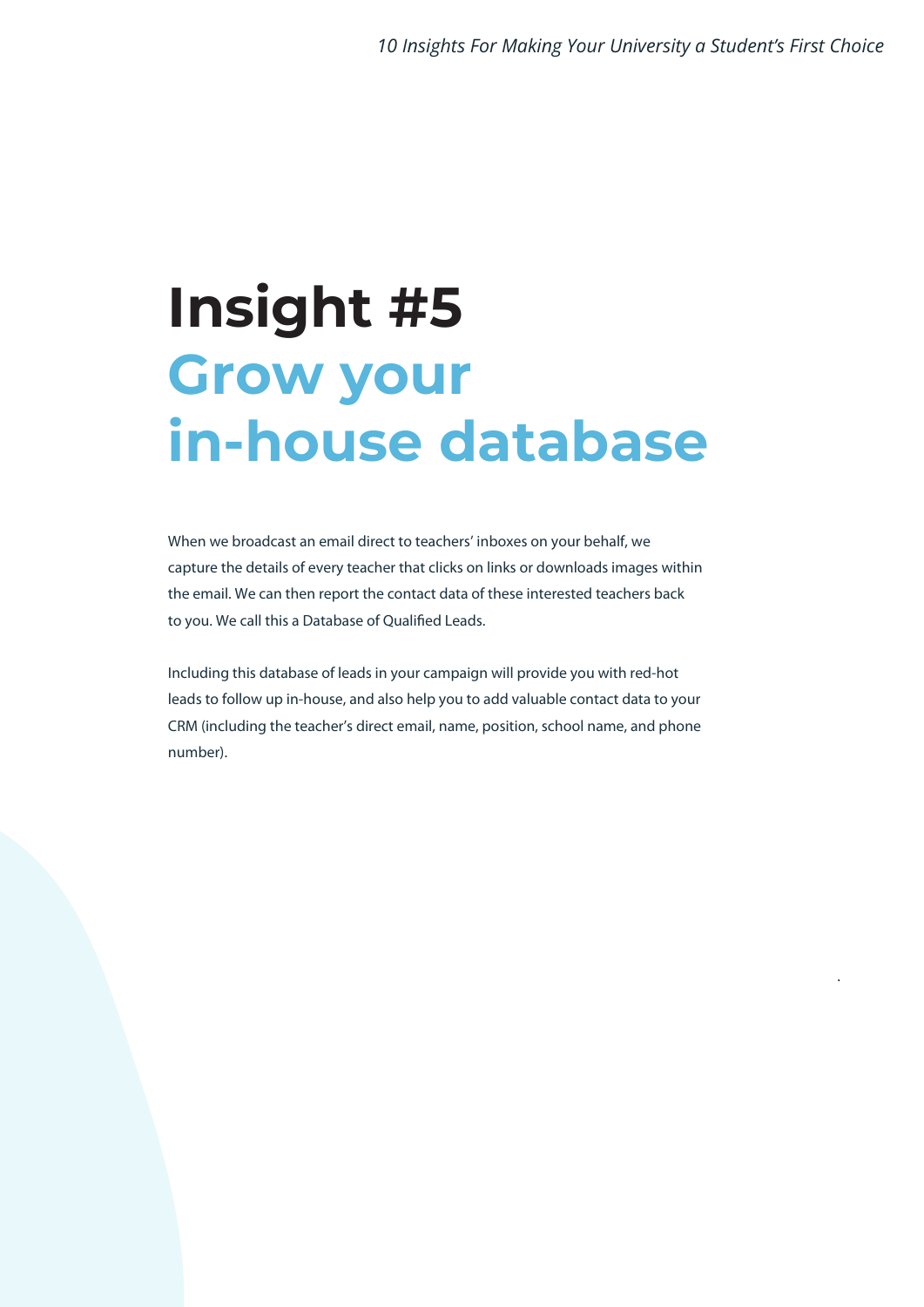#### **Live you Une persor Insight #6 Give your emails the personal touch**

**Teachers don't need marketing, they need relationships v** Teachers don't need marketing, they need relationships with people that can help them overcome their daily obstacles and add value to their teaching.

While it's probably your university's brand that is the crucial factor in getting teachers opening your email, it's your personality that needs to shine through if your content is going to engage the key contact that they can go to with any requirements their school or students may have. them. Ensure your email is written in a personal style and positions a member of your team as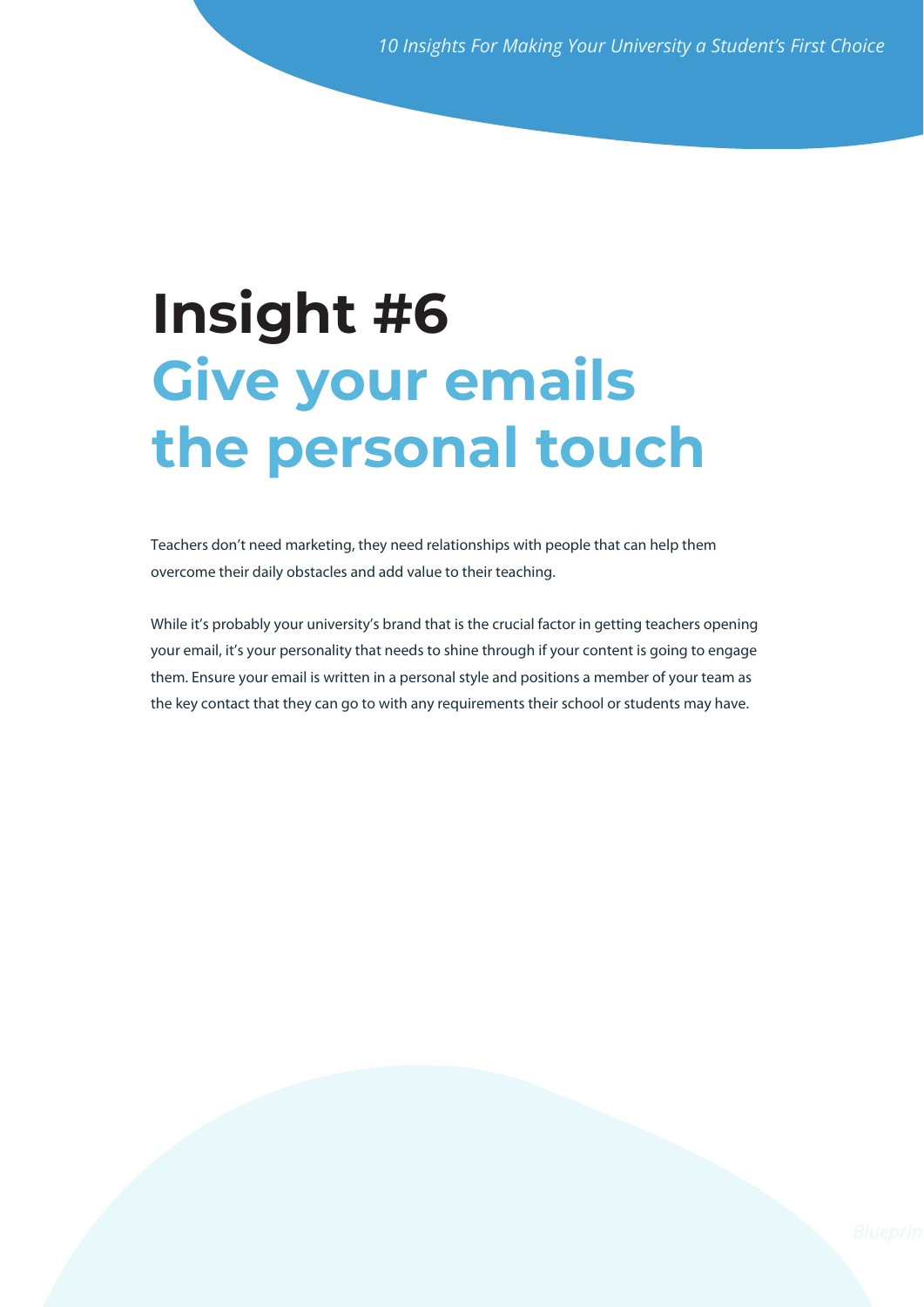### **Insight #7 Nurture relationships with Campus**

Using Campus (marketing software we've spent two years developing in-house) we've transformed the way we interact with our target market; enabling us to increase referrals of our service by 88%, rocket sales by 24%, and scoop the prestigious 'Marketing Campaign of the Year' award.

Campus is now being used by many of the UK's most forward-thinking education businesses, and it's absolutely ideal for universities who are trying to build better relationships with the country's teachers and their students. It brings all your company's marketing functions together in one super-cool application.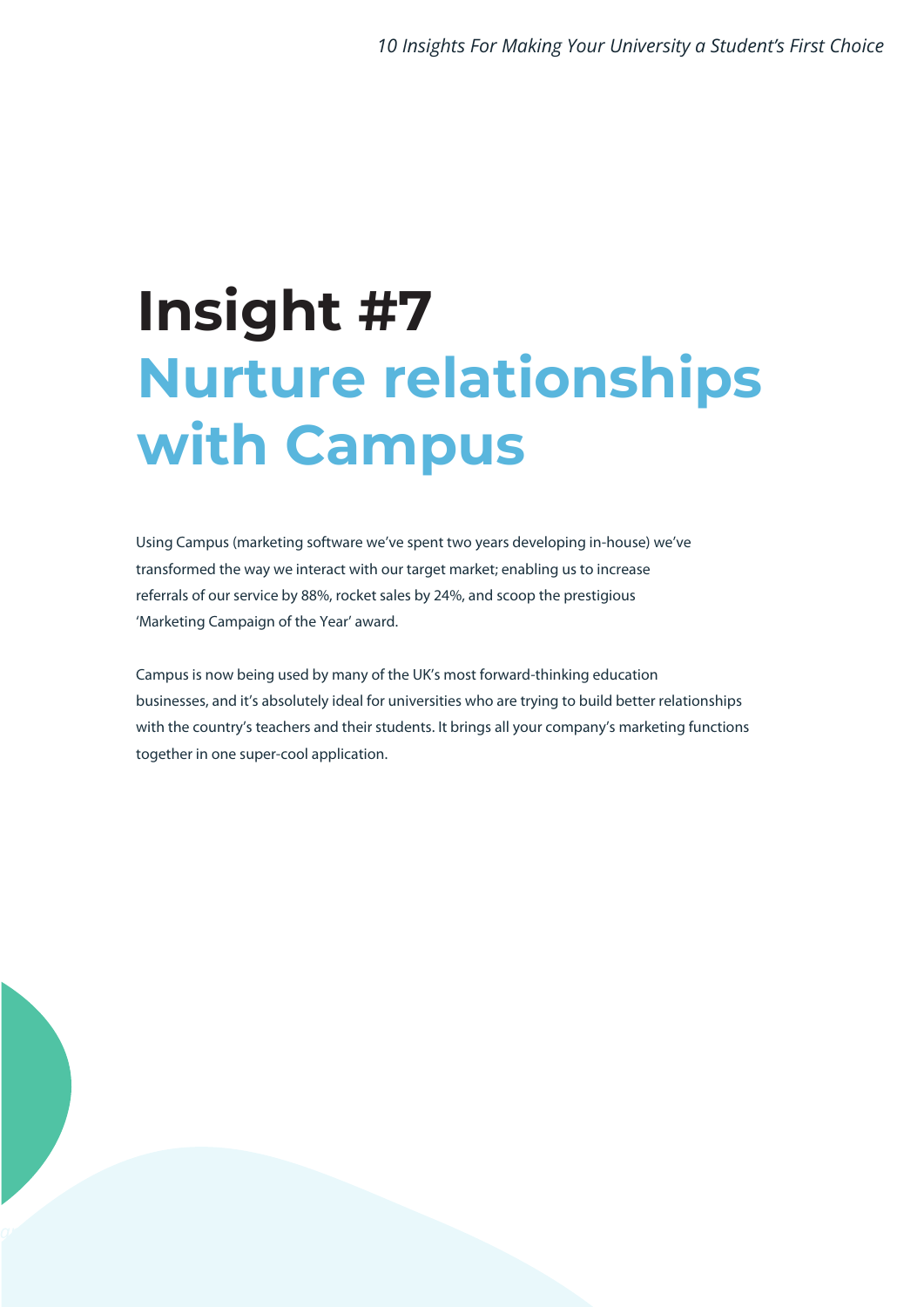### **Insight #8 Combine email with postal**

From your prospectus and Open Day invitations through to student workshop and staff CPD brochures, I'm sure your university has a wealth of superb printed materials at its disposal. The trick is to find a way to get these under teachers' noses without blowing your marketing budget in one fell swoop.

That's why we create cross-channel strategies for several universities that enable them to eliminate waste and minimise costs, while also dramatically improving responses.

It's a tried and tested approach that helps you achieve maximum impact with your marketing:

- 1. Email sixth forms and colleges, generating awareness and creating a buzz.
- 2. Post your brochure to just the schools/teachers that engaged with your email.
- 3. Email these teachers a few days later to prompt responses.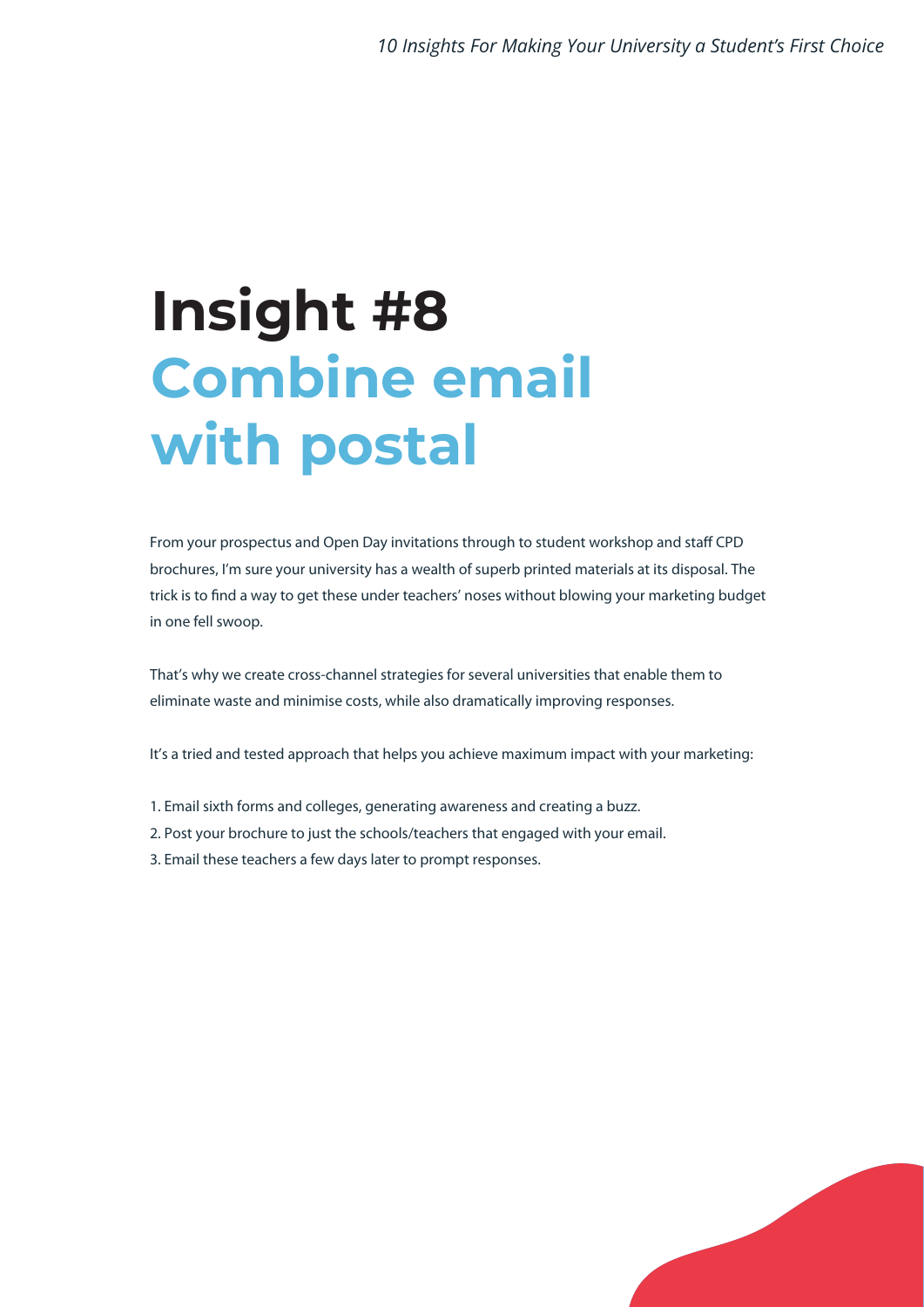## **Insight #9 Segmentation is key**

Our Education Database makes it easy for you to create segmented marketing lists that comprise just the teacher types, school types, and areas of the country that your university wants to target. It also includes extremely powerful context and insight data that enables you to create extraordinarily relevant marketing.

From a breakdown of each school's budget, to exam results, inspection ratings, and pupil/staff data, your marketing can be personalised to a remarkable degree. Our team of talented in-house data cleansers and managers make 80,000 updates every single month, and we have the only known GDPR-compliant method in practise for gaining consent within the edu-sector. So, you can be confident that your database is not only incredibly insightful, but also extremely accurate.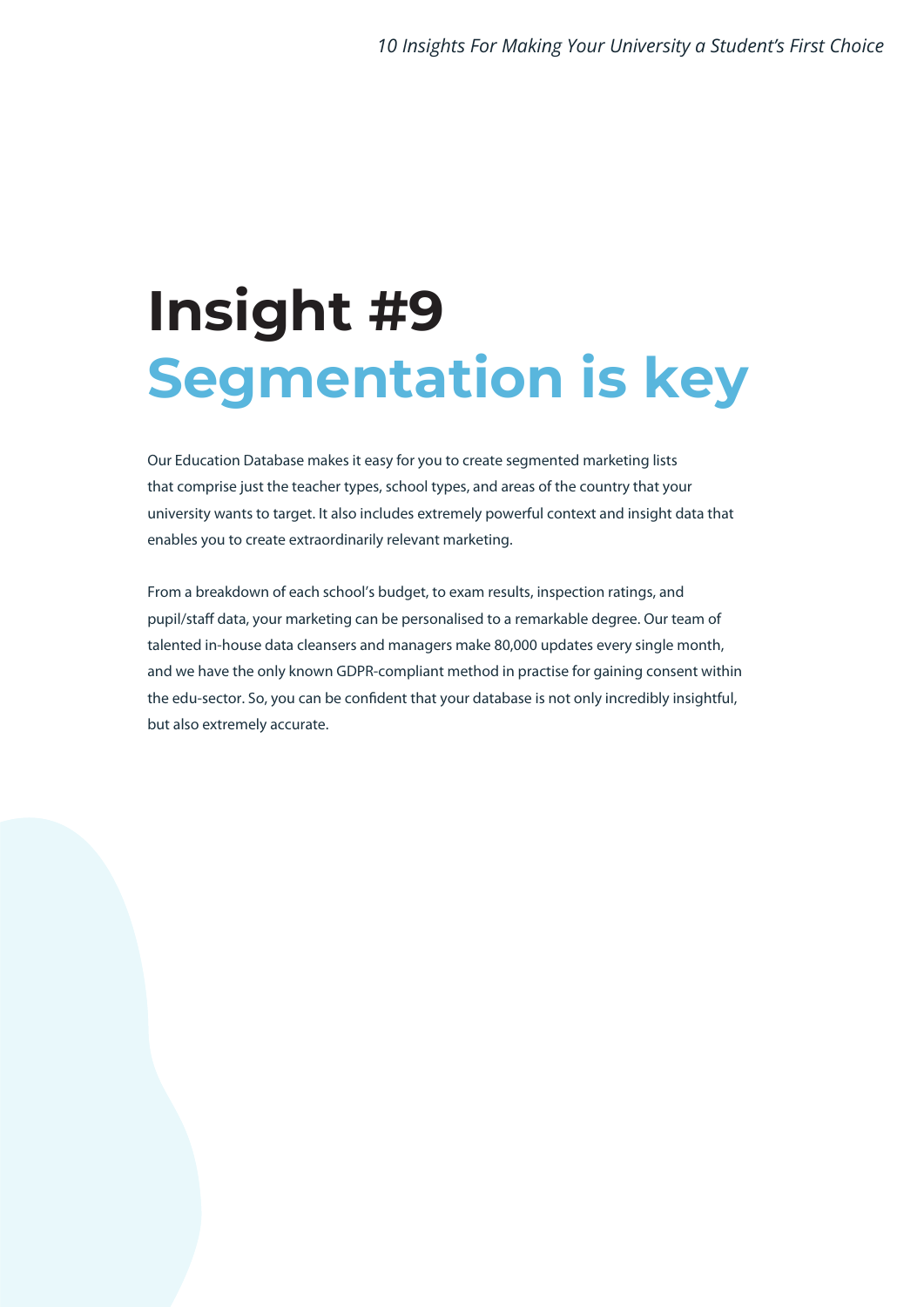*10 Insights For Making Your University a Student's First Choice*

### **Insight #10 Save over 40% with a digital strategy**

Our digital strategies, incorporating all of our response-enhancing features, are not only the best way to ensure your marketing has maximum impact; they're also the most cost-effective solution for your university.

A series of emails broadcast direct to teachers' inboxes with design, copywriting, statistical analysis, and lead capture at every stage; a digital strategy includes everything your university will need to generate maximum impact both in the short and long term.

Why not call me for a free strategy meeting to discuss your university's marketing in more detail?